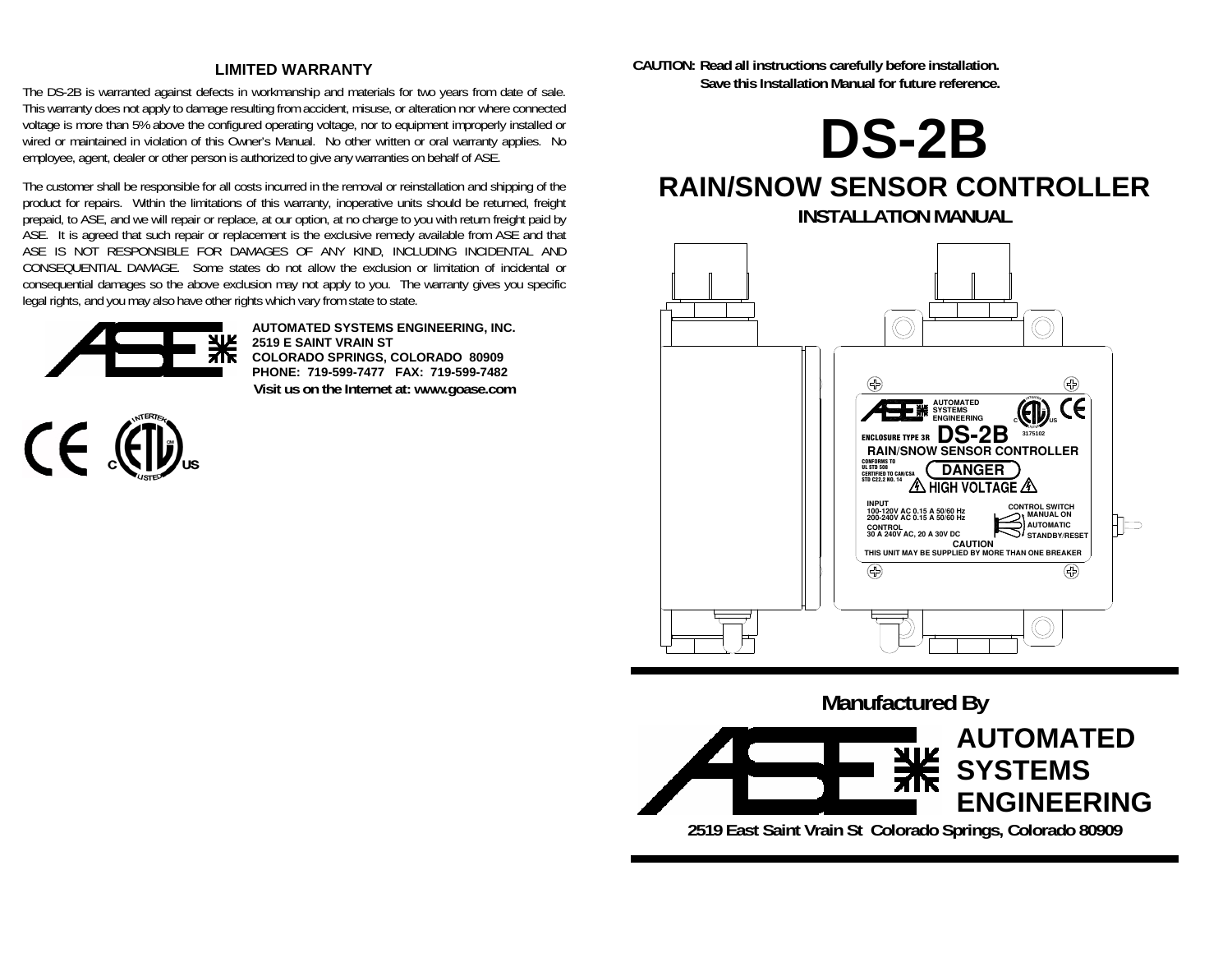1. **THIS UNIT SHOULD BE INSTALLED, OPENED, AND REPAIRED BY QUALIFIED PERSONNEL ONLY!** 

 **CETTE UNITÉ DEVRAIT ÊTRE INSTALLÉE, OUVERTE, ET RÉPARÉE PAR LE PERSONNEL QUALIFIÉ SEULEMENT!** 

2. To avoid shock hazard do not open the front cover with power connected to the DS-2B or any controlled equipment.

 Pour éviter la décharge électrique déconnectez toute la puissance avant d'ouvrir la couverture du DS-2B.

3. To avoid fire hazard replace fuse F1 with a 1/2 Amp 250 VAC 2AG fast acting fuse ONLY.

 Pour éviter le risque d'incendie remplacez le fusible F1 par un fusible de 1/2 l'ampère 250 VCA 2AG SEULEMENT.

## **Selecting a Mounting Location for the DS-2B**

The interleaved grid on the top of the DS-2B is the precipitation sensor or "moisture grid." The rubber "boot" protruding from the bottom of the enclosure is the temperature sensor. For reliable rain and snow detection the unit must be mounted in a location that exposes the moisture grid to a clear view of the sky. The unit should not be mounted directly under eaves or overhangs. It should not be mounted so close to the ground that it may become buried in snow. For proper temperature detection the DS-2B must be mounted outdoors, away from furnace vents, dryer vents, and other sources of heat. Note that, when powered, the DS-2B moisture grid will always remain hot. This is normal. This allows the grid to continuously melt snow and evaporate both rain and snow from the grid.

The DS-2B can be mounted by screwing the base conduit hub onto an appropriate size free-standing conduit or by using the mounting holes in each corner of the enclosure.

#### **DO NOT DRILL HOLES THROUGH THE ENCLOSURE FOR MOUNTING! NE FONT PAS LES TROUS DE FORET PAR LA BOÎTE POUR LE SUPPORT!**

This can allow water into the enclosure causing a potential shock hazard. It is recommended that a weatherproof junction box be mounted below the DS-2B for termination of the power and load pigtails to the building wiring.

#### **Always Use Care When Replacing the Front Cover**

Be sure the front cover gasket is not pinched or rolled. Do not overtighten the front cover screws.



# **General Safety Instructions External Control/Monitor Operation**

| Pin | Color        | Function      |  |  |  |
|-----|--------------|---------------|--|--|--|
|     | Green        | Standby/Reset |  |  |  |
| 2   | <b>Black</b> | Manual On     |  |  |  |
|     | Orange       | Deice On Mon  |  |  |  |
|     | Red          | Deice On Mon  |  |  |  |
| Б,  | <b>White</b> | Return        |  |  |  |

An external control/monitor jack is provided on the DS-2B. Order the optional CS-1 control/monitor cable to access this feature. Connecting Black to White will activate the "Manual On" function. Connecting Green to White will activate the "Standby/Reset" function. The Red/Orange leads are connected to an internal low power monitor relay. This relay, rated at 24 VAC/VDC at 400 ma, will close with the load relay and can be used to externally monitor activation of the sensor.

# **Moisture Grid Maintenance & Replacement**

It is recommended that the DS-2B be powered down and the grid wiped clean with clear water at least once every 4 months. Heavy deposits may be removed using Scotch-Brite. However, after a number of years, the corrosive elements left behind when water is evaporated out of the moisture grid will eventually damage the grid rings. The moisture grid can be easily replaced by ordering and installing an MG-1 "Moisture Grid Assembly" and following the procedure below:

#### **THIS PROCEDURE SHOULD ONLY BE PERFORMED BY QUALIFIED PERSONNEL! CE PROCÉDÉ DEVRAIT SEULEMENT ÊTRE EXÉCUTÉ PAR LE PERSONNEL QUALIFIÉ!**

Open all power and load breakers connected to the DS-2B. Open the front cover and remove the cable from the Grid Jack. While holding the reducing bushing, unscrew and remove the old moisture grid. Install the supplied thread sealing tape, place the new grid into the top hole and screw the assembly into the reducing bushing. Tighten the grid hand tight plus ¼ turn. Reconnect the new cable to the Grid Jack. Confirm that the four connector pins are properly aligned with the jack. Close the front cover, confirming that the front cover gasket is properly sealed. Reapply power.

### **Always Use Care When Replacing the Front Cover**

Be sure the front cover gasket is not pinched or rolled. Do not overtighten the front cover screws.

# **Preseason Snow Detection Testing**

It is always a good idea to test the operation of the DS-2B prior to the winter season. Procure some clean water and, if the outdoor temperature is above the trigger point, a can of spray component cooler (Radio Shack Part #64-4321 or equivalent.) Clean the moisture grid following the procedure outlined above and allow it to dry. Apply power to the DS-2B and drip some of the water onto the moisture grid, and then spray the temperature sensor protruding from the base of the enclosure with the component cooler. Once the temperature sensor has reached the trigger point with water still present on the grid the DS-2B will activate. The user should hear the internal control relay close. Proper operation has been confirmed. Allow the grid to dry completely. To clear the Delay-Off timer place the override switch into "Standby/Reset", and then back to the "Automatic" position.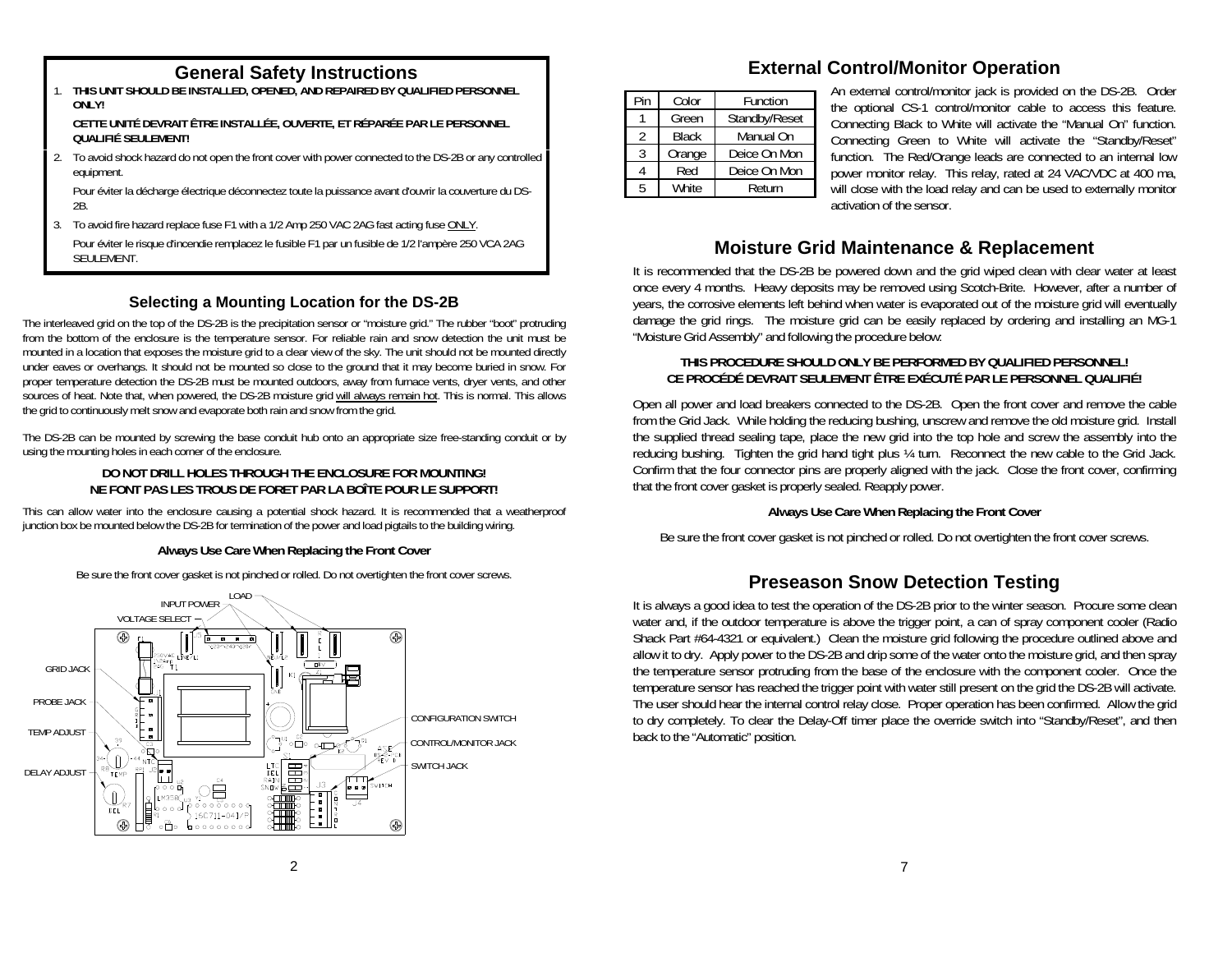

**120VAC In, 240VAC Load, Separate Feed (Strap DS-2B for 120VAC Power)** 



**240VAC In, Dry Contact for Boiler/Circulation Pump (Strap DS-2B for 240VAC Power)** 

These are just some of the possible wiring schemes that can be used to connect the DS-2B to your load for control. The DS-2B should always be strapped for the voltage that is connected to **Line/L1** and **Neu/L2**. Remember, these are only suggestions. **You should always check with a qualified electrician to insure conformance with local electrical codes!**

#### **Voltage Selection, Power & Load Connection**

The DS-2B requires a 100-120VAC or 200- 240VAC power source. Typically the DS-2B is provided without the voltage selection jumpers installed. Determine the sensor supply voltage and install the voltage select jumpers as shown. Power consumption for the DS-2B is a maximum of 15 Watts, 50-60 Hz. The controlled load is switched by the load relay through the "Load" connection points. The load relay is rated for 30 Amps\240 VAC. Note that it is a normally



open "dry contact" closure. Some wiring suggestions are provided under "Typical Load Wiring" in this manual. However, always consult local electrical codes for the wire color and size required for both power and load connections.

#### **Applying Power with Incorrect Jumper Settings May Damage the Unit Mettre Sous Tension avec les Arrangements Incorrects de Shunt Peut Endommager l'Unité**

#### **Setting the Configuration Switches**

The following table outlines the operating modes for the DS-2B and explains the functions of the adjustments. Trigger temp (**TT**) is adjustable from 34°F-44°F (1°C-7°C) using the "Temp Adjust" control. When ambient air temperature (**AT**) is below this trigger point precipitation is assumed to be snow. When above this temperature, precipitation is assumed to be rain. The SNOW switch will cause the sensor to activate when snow is detected. The RAIN switch will cause the sensor to activate when rain is detected. If RAIN and SNOW are both set "OFF" the unit will operate as a low temperature thermostat.





The DEL configuration switch activates the "Delay Off" drying cycle timer on the DS-2B. The timer allows the DS-2B to dry the heated surface through evaporation once precipitation has stopped. The drying cycle reduces the chance of moisture left behind refreezing into ice. This timer is restarted by each precipitation detection. Therefore, the DS-2B will continue to operate as long as precipitation is detected, then for the Delay Off period once precip

has stopped. All "sensor" modes (DEL off) provide a minimum 2 minute closure to reduce cycling of an external controller. When in "controller" mode (DEL on) the Delay Off time can be adjusted from 30-90 minutes using the "Delay Adjust" control. Note the "Manual On" function at the low end of the Delay Adjust control. The relay will close when this area is entered and open when exited. Only use the "Manual On" function for testing. Never leave the Delay Adjust control near the "Manual On" area during normal operation.

The Low Temperature Cutoff (LTC) option is typically used on snow melting systems with limited output capacity. If selected, the sensor will not trigger if precipitation is initially detected when the outdoor temperature is below 15°F (-9.5°C.) However, if the deicing system has been activated, precipitation continues, and the ambient temperature drops below 15°F (-9.5°C), LTC will be ignored. This assures that water on the surface from melting snow will not immediately refreeze into ice as a result of deactivating the deicing system. Reference the following table for suggested configuration switch settings.

| ΙC                 |   |
|--------------------|---|
| DE.                | ∞ |
| RAIN               |   |
| SN<br>$\mathsf{L}$ |   |

**Power Must Be Cycled For Configuration Switch Changes to Take Effect La Puissance Doit Être Faite Un Cycle Si le Commutateur Est Changé**